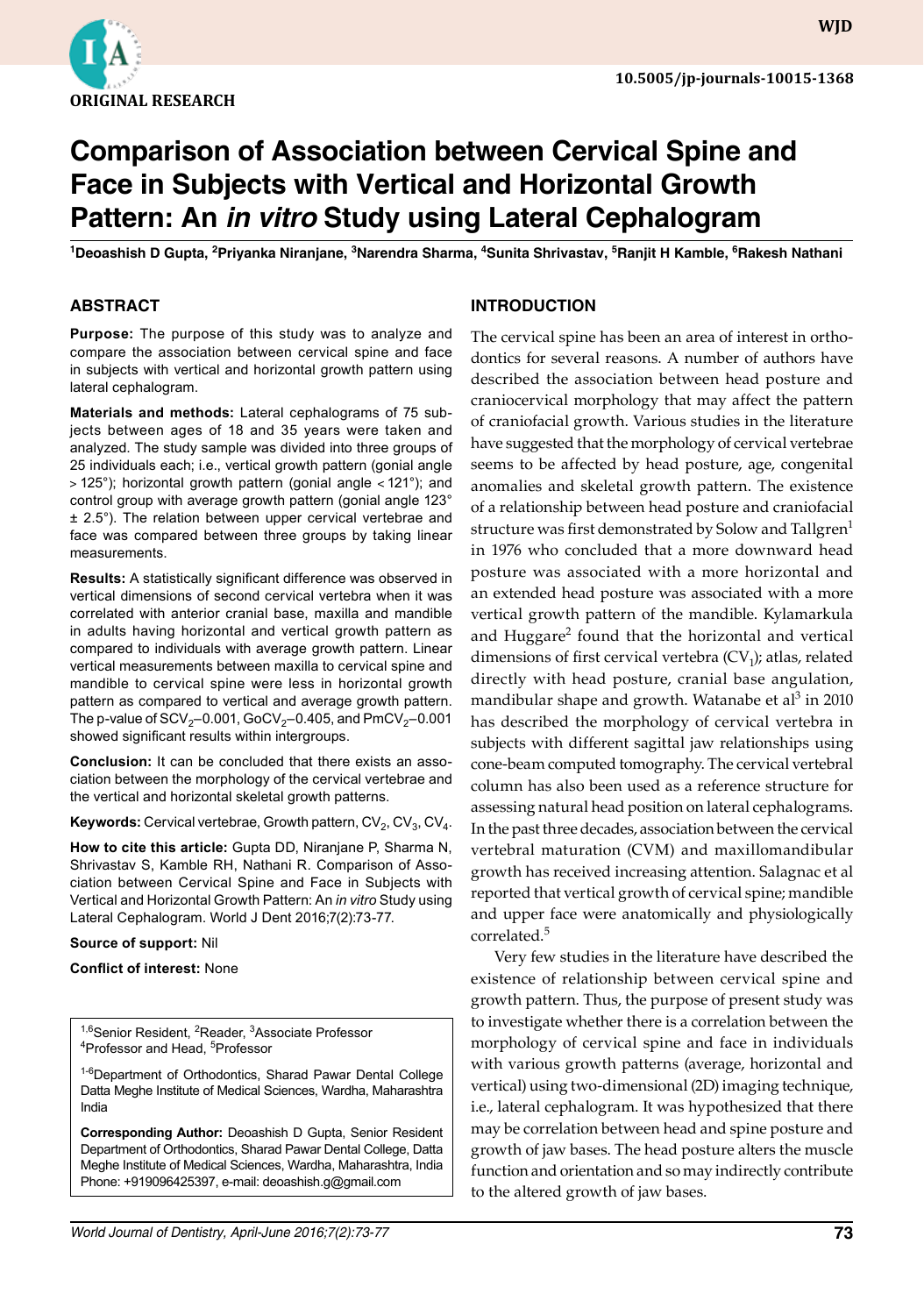# **MATERIALS AND METHODS**

The present study was conducted at Sharad Pawar Dental College and Hospital, Wardha, Maharashtra. Lateral cephalograms of 75 subjects between 18 and 35 years age (40 males and 35 females) were taken and analyzed. The cephalometric parameters used for selection of the study sample were enlisted in Table 1.

Based on the parameters, the sample was divided into three groups, i.e., horizontal vertical and average growth pattern (control group) consisting of 25 individuals each. The individuals selected for the study sample had acceptable occlusions, were nonsyndromic with no systemic muscle or joint disorders and had no history of previous orthodontic treatment.

# **ANALYSIS OF MORPHOLOGY AND GROWTH**

The first to fifth cervical vertebrae which are normally seen in the lateral skull radiograph were assessed. The following reference points and lines were identified: nasion (N), orbitale (Or), spinal-point (Sp), gnathion (Gn), sella (S), basion (Ba), condylion (Cd), porion (Po), pterygomaxillary (Pm), gonion (Go), SN-line (SN), Frankfort horizontal plane (FH), mandibular plane  $(MP)$ , tangential mandibular line  $(ML<sub>1</sub>)$ , second cervical vertebra  $(CV_2)$ , third cervical vertebra  $(CV_3)$ , and fourth cervical vertebra  $(CV_4)$ . Most points and lines are well known; only a few need explanation:

Second cervical vertebra was defined as the lower and anterior most point on inferior border of the body of the second cervical vertebra,  $CV_3$  as the lower and anterior most point on inferior border of the third cervical vertebra, and  $CV_4$  as the lower and anterior most point on inferior border of the body of the fourth cervical vertebra. Each cephalogram was manually traced and measured twice. Tolerance limits of 1 mm and 1° were set for the difference between the first and second observations of linear and angular measurements.

On cephalogram, angle FH-SN was measured and designated angle alpha  $(\alpha)$  (Fig. 1). On subsequent cephalograms, line was constructed through S at angle

to SN equivalent to angle  $\alpha$  which was designated as FH estimated (FHe). Points within upper cervical spine  $(CV_2)$ ,  $CV_3$ ,  $CV_4$ ), maxilla (Pm) and mandible (Go) were projected on line perpendicular to FHe and extended inferiorly from S. Vertical dimension of upper cervical spine (variable 1 Table 2), vertical positions of cervical vertebrae (variables 2–4 of Table 2) were measured along line extended inferiorly from S. Linear dimensions were measured to evaluate the variations in vertical dimension of the cervical vertebrae relative to cranial base, maxilla and mandible in adults with vertical and horizontal growth pattern. These values were then compared with average growth pattern.

# **STATISTICAL METHOD**

Descriptive and analytical statistics were done. The Kolmogorov-Smirnov test was used to check normality of data and one-way ANOVA with Scheffe's *post hoc* test was used to check the mean differences between groups.



**Fig. 1:** Reference points and lines [Angle FH-SN was measured and designated angle alpha  $(\alpha)$ . On subsequent cephalograms, line was constructed through S at angle to SN equivalent to angle  $\alpha$  which was designated as FH estimated (FHe). Points within upper cervical spine (CV2, CV $_3$ , CV<sub>4</sub>), maxilla (Pm) and mandible (Go) were projected on line perpendicular to FHe and extended inferiorly from S]

**Table 2:** Definitions of variable

| <b>Table 1:</b> Cephalometric parameters used for |  |  |  |  |  |
|---------------------------------------------------|--|--|--|--|--|
| selection of the study sample                     |  |  |  |  |  |

| SI.<br>no. | Cephalometric<br>parameter        | Subjects with<br>horizontal growth<br>pattern | Subjects with<br>vertical growth<br>pattern |  |  |
|------------|-----------------------------------|-----------------------------------------------|---------------------------------------------|--|--|
| 1          | Gonial angle                      | $< 121^\circ$                                 | $>135^\circ$                                |  |  |
| 2          | Mandibular plane<br>angle (FH-Me) | $< 17^{\circ}$                                | $>28^\circ$                                 |  |  |
| 3          | Basal plane angle                 | $< 15^{\circ}$                                | $>30^{\circ}$                               |  |  |
| 4          | Jaraback ratio                    | <65%                                          | >75%                                        |  |  |
| 5          | Lower anterior<br>facial height   | $<$ 58 mm                                     | $>72$ mm                                    |  |  |

| SI.<br>no. | Cephalometric<br>parameter        | Subjects with<br>horizontal growth<br>pattern | Subjects with<br>vertical growth<br>pattern |
|------------|-----------------------------------|-----------------------------------------------|---------------------------------------------|
| 1          | Gonial angle                      | $< 121^\circ$                                 | $>135^\circ$                                |
| 2          | Mandibular plane<br>angle (FH-Me) | $< 17^{\circ}$                                | $>28^\circ$                                 |
| 3          | Basal plane angle                 | $< 15^{\circ}$                                | $>30^{\circ}$                               |
| 4          | Jaraback ratio                    | <65%                                          | >75%                                        |
| 5          | Lower anterior<br>facial height   | <58 mm                                        | $>72$ mm                                    |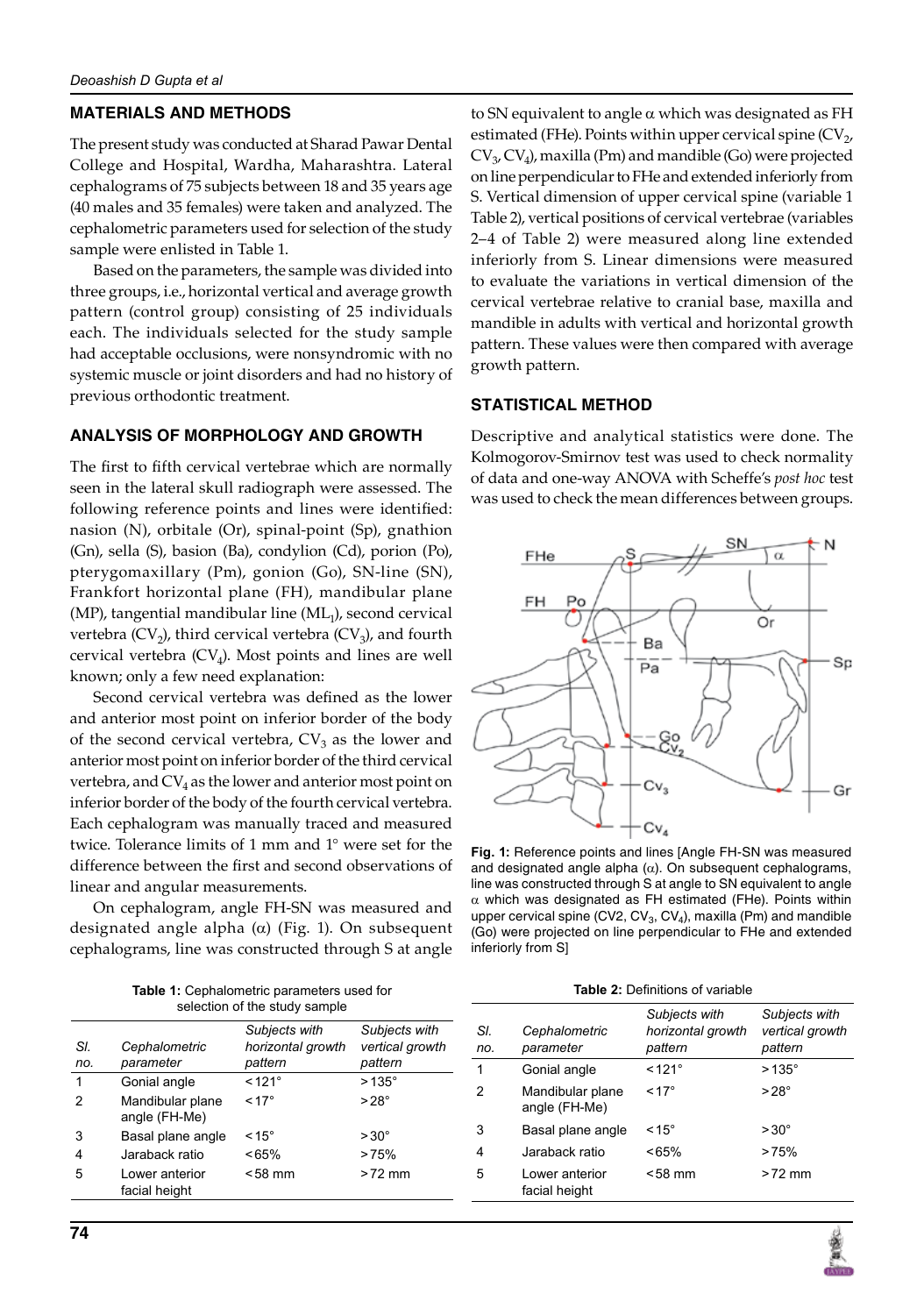*Comparison of Association between Cervical Spine and Face in Subjects with Vertical and Horizontal Growth Pattern*

|                | variables in the horizontal, vertical, and average growth pattern groups |                                    |                                  |            |                                   | Subjects with                | Subjects with              |
|----------------|--------------------------------------------------------------------------|------------------------------------|----------------------------------|------------|-----------------------------------|------------------------------|----------------------------|
| SI.            | Cephalometric                                                            | Subjects with<br>horizontal growth | Subjects with<br>vertical growth | SI.<br>no. | Cephalometric<br>parameter        | horizontal growth<br>pattern | vertical growth<br>pattern |
| no.            | parameter                                                                | pattern                            | pattern                          |            | Gonial angle                      | $< 121^\circ$                | $>135^\circ$               |
| $\mathbf{1}$   | Gonial angle                                                             | $< 121^\circ$                      | $>135^\circ$                     |            |                                   |                              |                            |
| $\overline{2}$ | Mandibular plane<br>angle (FH-Me)                                        | $< 17^{\circ}$                     | $>28^\circ$                      | 2          | Mandibular plane<br>angle (FH-Me) | $< 17^{\circ}$               | $>28^\circ$                |
| 3              | Basal plane angle                                                        | $< 15^{\circ}$                     | $>30^{\circ}$                    | 3          | Basal plane angle                 | $~15^{\circ}$                | $>30^{\circ}$              |
| $\overline{4}$ | Jaraback ratio                                                           | <65%                               | >75%                             | 4          | Jaraback ratio                    | ~165%                        | >75%                       |
| 5              | Lower anterior<br>facial height                                          | $< 58$ mm                          | $>72$ mm                         | 5          | Lower anterior<br>facial height   | $< 58$ mm                    | $>72$ mm                   |
|                |                                                                          |                                    |                                  |            |                                   |                              |                            |

**Table 5:** Correlation of variables between intergroups

**Table 3:** Mean, standard error and standard deviations for the

**Table 4:** Intergroup correlation between variables

|         |                   |            | Mean       |                                  |            |          | 95% CI   |         |
|---------|-------------------|------------|------------|----------------------------------|------------|----------|----------|---------|
| SI. no. | ltem              |            | Groups     | difference                       | Std. error | Sig.     | Lower    | Upper   |
| 1       | BaCV <sub>4</sub> | Vertical   | Horizontal | 10.60                            | 2.23       | $0.000*$ | 5.02     | 16.17   |
|         |                   | Vertical   | Average    | 3.32                             | 2.23       | 0.336    | $-2.25$  | 8.89    |
|         |                   | Horizontal | Average    | $-7.28$                          | 2.23       | $0.007*$ | $-12.85$ | $-1.70$ |
| 2       | SCV <sub>2</sub>  | Vertical   | Horizontal | 8.28                             | 1.63       | $0.000*$ | 4.18     | 12.37   |
|         |                   | Vertical   | Average    | 0.68                             | 1.63       | 0.917    | 4.77     | 3.41    |
|         |                   | Horizontal | Average    | 8.96<br>$\overline{\phantom{0}}$ | 1.63       | $0.001*$ | $-13.05$ | $-4.86$ |
| 3       | SCV <sub>3</sub>  | Vertical   | Horizontal | 9.84                             | 1.83       | $0.001*$ | 5.25     | 14.42   |
|         |                   | Vertical   | Average    | $-1.20$                          | 1.83       | 0.808    | $-5.78$  | 3.38    |
|         |                   | Horizontal | Average    | $-11.04$                         | 1.83       | $0.001*$ | $-15.62$ | $-6.45$ |
| 4       | SCV <sub>4</sub>  | Vertical   | Horizontal | 10.28                            | 2.09       | $0.001*$ | 5.04     | 15.51   |
|         |                   | Vertical   | Average    | $-10.28$                         | 2.09       | $0.001*$ | $-15.51$ | $-5.04$ |
|         |                   | Horizontal | Average    | $-11.64$                         | 2.09       | $0.001*$ | $-16.87$ | $-6.40$ |
| 5       | GoCV <sub>2</sub> | Vertical   | Horizontal | 3.64                             | 3.67       | 0.615    | $-5.55$  | 12.83   |
|         |                   | Vertical   | Average    | 4.76                             | 3.67       | 0.437    | $-4.43$  | 13.95   |
|         |                   | Horizontal | Average    | 1.12                             | 3.67       | 0.955    | $-8.07$  | 10.31   |
| 6       | PmCV <sub>2</sub> | Vertical   | Horizontal | 5.60                             | 2.23       | $0.050*$ | 0.03     | 11.19   |
|         |                   | Vertical   | Average    | 5.48                             | 2.23       | $0.056*$ | $-11.07$ | 0.11    |
|         |                   | Horizontal | Average    | $-11.08$                         | 2.23       | $0.001*$ | $-16.67$ | $-5.48$ |

# **OBSERVATIONS AND RESULTS**

The mean linear measurement of  $SCV<sub>2</sub>$ , GoCV<sub>2</sub> and  $PmCV<sub>2</sub>$  showed significant difference between the three groups. It was 76.08 mm  $(\pm 1.27)$ , 8.28 mm  $(\pm 2.41)$ , and 59.40 mm  $(\pm 2.03)$  respectively in vertical. It was 67.80 mm  $(\pm 1.10)$ , 4.64 mm  $(\pm 0.76)$  and 53.80 mm  $(\pm 1.33)$  respectively in horizontal and 76.76 mm  $(\pm 1.04)$ , 3.52 mm  $(\pm 0.44)$  and 64.88 mm  $(\pm 0.94)$  in control or average subjects (Table 3).

The mean linear measurement of  $SCV<sub>3</sub>$  showed significant difference. It was  $93.36$  mm ( $\pm$  1.25) in vertical and 83.52 (± 1.28) in horizontal group. The skeletal horizontal pattern and skeletal vertical pattern subjects showed a significant increase in the height of the vertebrae body of C3.

The mean linear measurement of  $BaCV<sub>4</sub>$  and  $SCV<sub>4</sub>$ showed significant difference between three groups. It was 71.48 ( $\pm$  1.10) and 108.92 ( $\pm$  1.41) in vertical group; 60.88 ( $\pm$  2.08) and 98.64 ( $\pm$  1.45) in horizontal group and  $68.16$  ( $\pm$  1.33) and 110.28 ( $\pm$  1.58) in average group respectively (Tables 4 and 5).

# **DISCUSSION**

An improved understanding of the association between head posture and craniocervical morphology is essential for diagnosis and treatment of morphological and functional disturbances in the craniofacial region. In the present study, an attempt was made to find a correlation between the morphology of cervical spine and face in individuals with different growth patterns using lateral cephalogram.

When the vertical dimensions between  $CV_2$  with cranial base, maxilla and mandible was compared in all the three different growth pattern, it was found that these linear measurements were less statistically significant in horizontal and more in vertical growth pattern when compared with average growth pattern. There are no studies in the literature correlating the third cervical vertebra with facial variables. When linear measurements between  $CV_3$  and  $CV_4$  with cranial base were made it was found that this distance was more in vertical and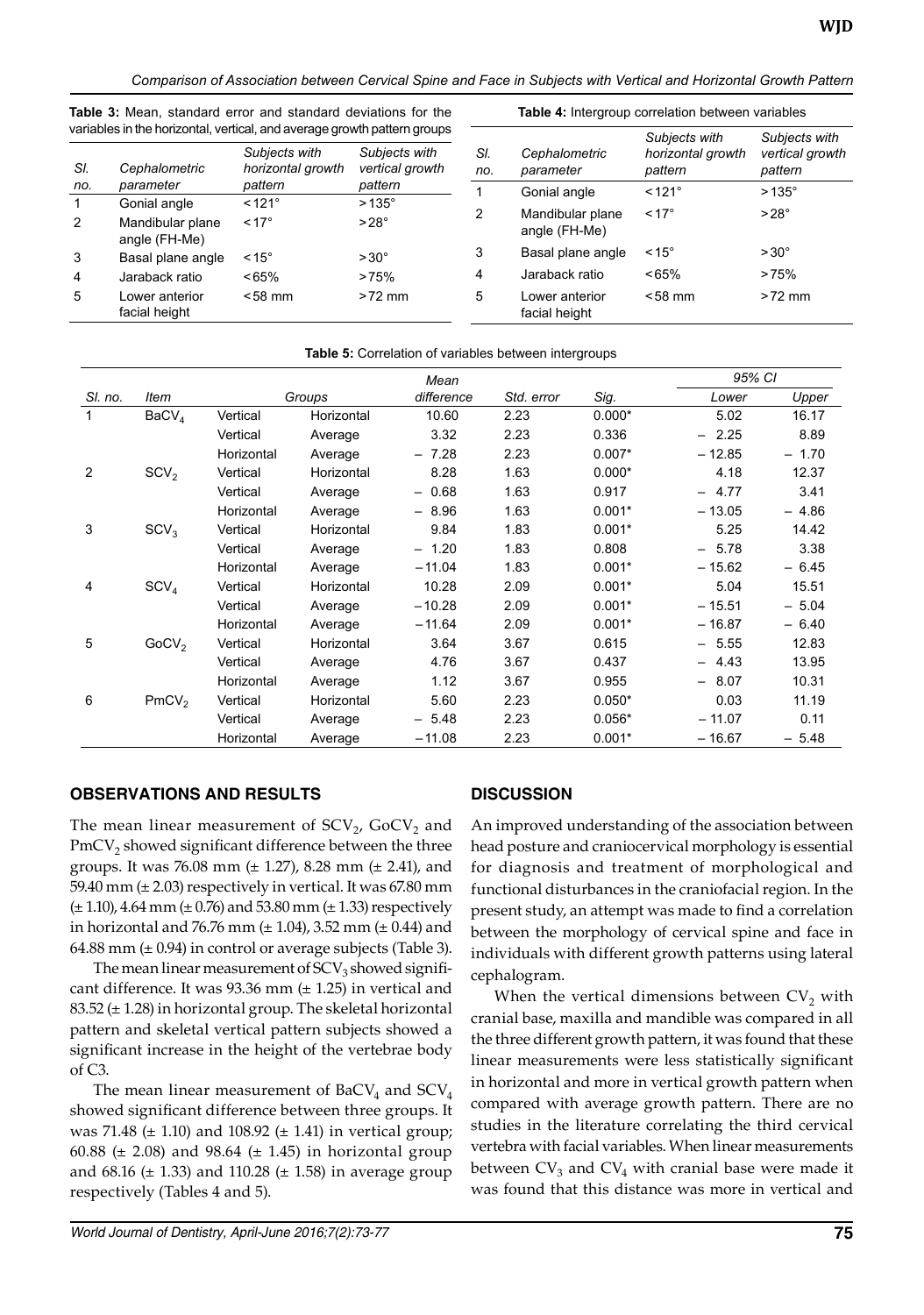less in horizontal growth pattern. This finding was also statistically significant. These findings are in accordance with the study by Karlsen AT who concluded that a mutual relationship exists between vertical growth of the upper cervical spine and the face, especially the lower face. An explanation for this association was given by Huggare J.6

The effects of muscle thickness on bone morphology can be explained Wolff's law (Dibbets, 1992). Which states that the internal structure and shape of bone is closely related to muscle function (Wolff, 1870).<sup>7</sup> Based on the results of EMG and bite-force studies, it has been suggested that long-face individuals have weaker muscles (Moller, 1966; Ringqvist, 1973a; Ingervall and Thilander, 1974; Ingervall, 1976; Sassouni, 1969; Finn, 1978; Proffit et al, 1983). Thus, it can be correlated that weaker muscular pattern have less pull effect of these ligaments which are connecting the face with cervical vertebrae.

The  $CV_2$  is the highest and largest of the cervical vertebra. The odontoid process, or dens of the  $CV_2$  runs approximately parallel to the mandibular ramus. The vertical position of Go might hold the key to the vertical development of the face – particularly in the development of the lower face. In high-angle subjects, a long  $GoCV_2$ may give rise to a short-lower posterior facial height.<sup>9,10</sup>

Houston proposed growth of the cervical vertebrae as main determinant of increase in anterior facial height and developed a model in which vertical increase of the cervical spine elevated the cranium in relation to the shoulder girdle (clavicle, sternum, scapula). The growth and stretch of the muscles and fascia passing between the cranium, mandible, hyoid bone, and shoulder girdle were associated with the descent of the symphysis and hyoid bone relative to the cranial base.<sup>11</sup>

Dimensions of  $C_1$  as well as head and neck posture are interrelated with craniofacial morphology, including the cranial<sup>9-11</sup> upper airway space,<sup>12</sup> occlusion,<sup>13</sup> and temporomandibular disorders.<sup>13</sup>

Several 2D studies have evaluated variations in the dimensions of cervical vertebrae as related with skeletal malocclusions.<sup>14</sup>

In an earlier cross-sectional study – a remarkable similarity in facial form was found between subjects with a large craniocervical angle and subjects with a large mandibular plane inclination, and also between subjects with a small craniocervical angle and subjects with a small mandibular plane angle. This suggested that craniocervical angulation might be particularly related to mandibular development, however, cross-sectional correlation studies do not permit inferences regarding cause-and-effect relationships.15

An explanation for the associations between the morphologic deviations in the cervical vertebral column and the craniofacial morphology including could be found in the early embryogenesis. Because the notochord determines the development of the body of the cervical vertebra and also of the basilar part of the occipital bone, which is the posterior part of the cranial base angle. Since the cranial base is connected to the cervical vertebral column by the notochord in early embryogenesis, and the jaws are attached to the cranial base, the cranial base could be the developing link between the cervical vertebral column and the jaws.<sup>16</sup>

This suggests that severe vertical skeletal malocclusions are associated with an increase in the vertical dimension of the axis or second cervical vertebrae.

In the present study, an association was seen between morphological deviations of the upper cervical vertebrae  $(C_2-C_4)$  and the skeletal growth pattern (vertical and horizontal growth pattern). This indicates that the morphological deviations of the upper cervical vertebrae are associated with malformation of the jaws and also have an association with the craniofacial morphology.

However, the results should be interpreted with caution due to the cross-sectional nature of the study which do not permit inferences regarding cause and effect relationship.

# **CONCLUSION**

It can be concluded that there is an association between the morphology of the cervical vertebrae and the vertical and horizontal skeletal growth patterns. The results of our study indicate that there is a significant association between the morphology of the cervical vertebrae and the growth pattern of the mandible.

# **ACKNOWLEDGMENTS**

Authors would like to thanks Dr. Priyanka Niranjane and Dr. Ashish Jaiswal for supporting and analyzing the study material. Special gratefulness are extended to my teachers Dr. R Kamble, Dr. S Shrivastav, Dr. Narendra Sharma (my guide) and Dr. Rakesh Nathani for their support and guidance throughout this study. Author acknowledges the immense help received from the scholars whose articles are cited and included in references of this manuscript. The authors are grateful to authors/editors/publishers of all those articles, journals and books from where the literature for this article has been reviewed and discussed.

### **REFERENCES**

- 1. Solow B, Tallgren A. Head posture and craniofacial morphology. Am J Phys Anthrop 1976;44:417-436.
- Kylamarkula S, Huggare J. Head posture and morphology of the first cervical vertebra. Eur J Orthod 1985;7:151-156.